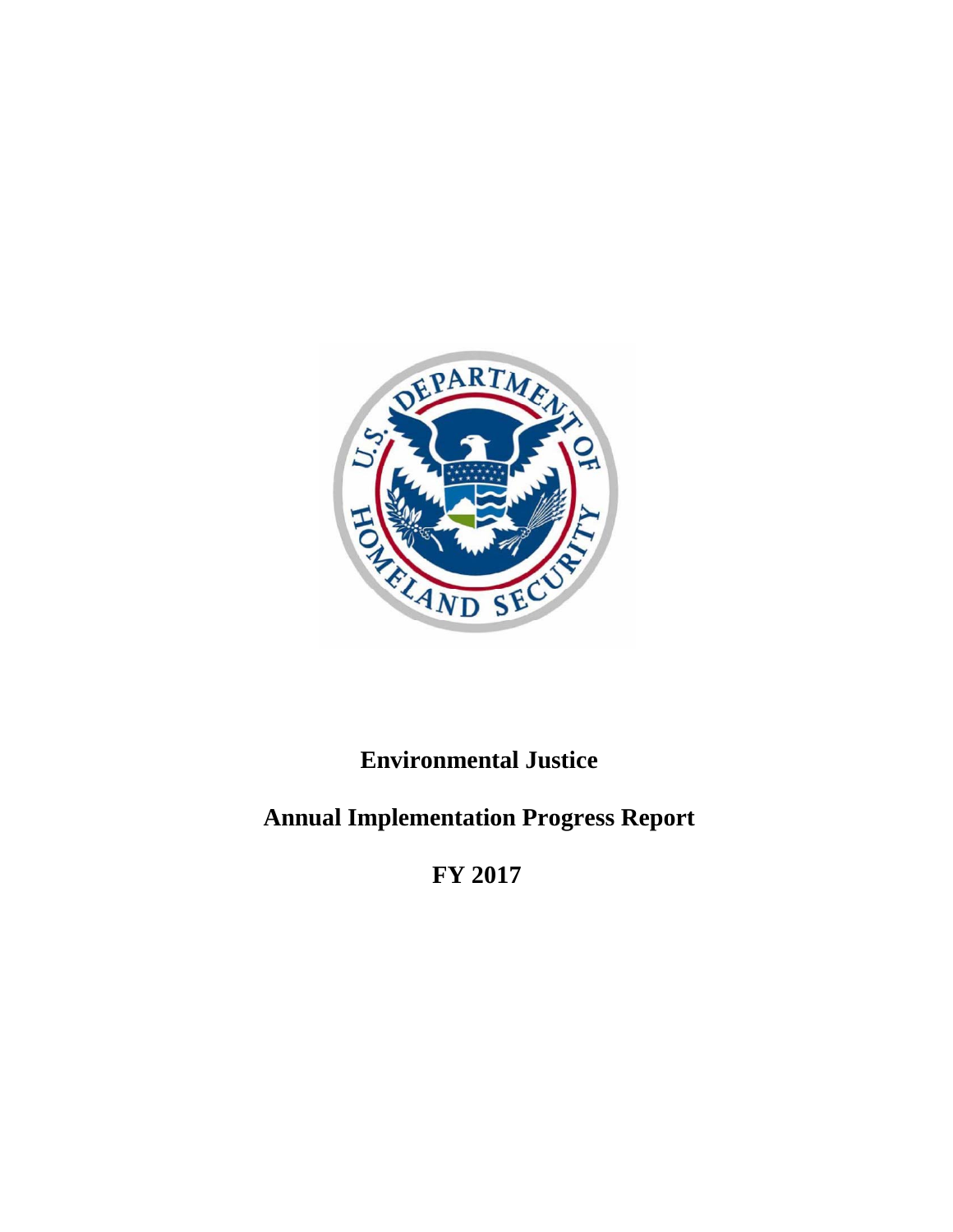# **Table of Contents**

| $\mathbf{I}$ . |                                                                              |
|----------------|------------------------------------------------------------------------------|
| П.             |                                                                              |
|                | Focus Area 1: Implementation of the National Environmental Policy Act (NEPA) |
|                | Focus Area 2: Implementation of Title VI of the Civil Rights Act of 1964, as |
|                |                                                                              |
|                | Focus Area 4: Impacts from Commercial Transportation and Supporting          |
|                |                                                                              |
|                |                                                                              |
|                |                                                                              |
| VIII.          |                                                                              |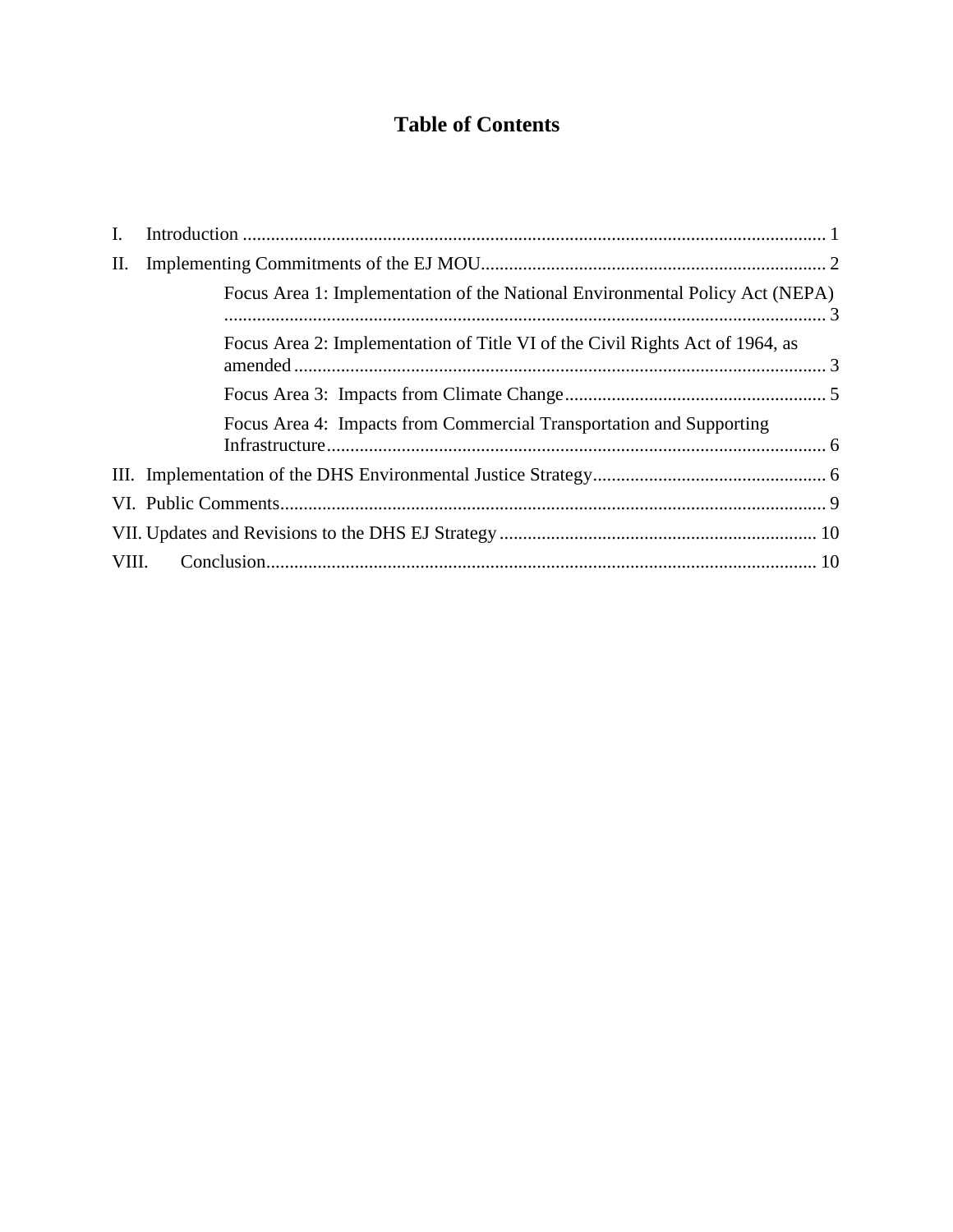#### <span id="page-2-0"></span>**I. Introduction**

Executive Order (EO) 12898, *Federal Actions to Address Environmental Justice in Minority Populations and Low-Income Populations* (Feb. 11, 1994), requires each covered agency to "make achieving environmental justice part of its mission by identifying and addressing, as appropriate, disproportionately high and adverse human health or environmental effects of its programs, policies, and activities on minority populations and low-income populations." Although the U.S. Department of Homeland Security (DHS) did not exist in 1994, and is thus not an agency expressly included in the EO, in August 2011, DHS joined 16 other federal agencies and signed a *Memorandum of Understanding on Environmental Justice and EO 12898* (EJ MOU). [1](#page-2-1) By signing, DHS made achieving environmental justice a part of its mission. In accordance with EO 12898 and the EJ MOU, DHS has undertaken a number of commitments to further the aims of environmental justice, including publication of an agency-wide Environmental Justice Strategy (DHS EJ Strategy)<sup>[2](#page-2-2)</sup> and annual progress reports on its implementation.<sup>[3](#page-2-3)</sup>

DHS is a member of the U.S. Environmental Protection Agency (EPA)-sponsored Federal Environmental Justice Interagency Working Group (EJIWG), and facilitates an internal DHS Environmental Justice Working Group (EJWG). The DHS EJWG is co-chaired by the DHS Sustainability and Environmental Programs office (SEP) within the Office of the Chief Readiness Support Officer (OCRSO), and the DHS Office for Civil Rights and Civil Liberties (CRCL). To ensure nondiscrimination, the Secretary designated the environmental oversight of DHS federally conducted activities to SEP, and the lead for civil rights compliance and enforcement in federally assisted programs to CRCL.

As explained more fully in the DHS EJ Strategy, the Department approaches environmental justice through the missions and general strategic framework set forth in the 2014 Quadrennial Homeland Security Review (QHSR). The QHSR guides the activities of the Department.<sup>[4](#page-2-4)</sup> Environmental justice considerations can arise within four of the QHSR's five homeland security missions: prevent terrorism and enhance security; enforce and administer our immigration laws; secure and manage our borders; and strengthen national preparedness and resilience; as well as in all of the strategic priorities. This report summarizes the Department's progress toward achieving the goals of EO 12898 during fiscal year (FY) 2017.

<span id="page-2-1"></span><sup>&</sup>lt;sup>1</sup> The EJ MOU is available a[t http://www.epa.gov/environmentaljustice/resources/publications/interagency/ej-mou-](http://www.epa.gov/environmentaljustice/resources/publications/interagency/ej-mou-2011-08.pdf)[2011-08.pdf.](http://www.epa.gov/environmentaljustice/resources/publications/interagency/ej-mou-2011-08.pdf) Concurrently with the MOU, the participating agencies issued a *Charter for the Interagency Working Group on Environmental Justice*, available at <u>http://www.epa.gov/environmentaljustice/resources/publications/</u><br>interagency/iwg-charter-2011.pdf.

<span id="page-2-2"></span><sup>&</sup>lt;sup>2</sup> Department of Homeland Security, *Environmental Justice Strategy* (February 2012), available at [http://www.dhs.gov/xlibrary/assets/mgmt/dhs-environmental-justice-strategy.pdf.](http://www.dhs.gov/xlibrary/assets/mgmt/dhs-environmental-justice-strategy.pdf)<br><sup>3</sup> Department of Homeland Security, *Environmental Justice Annual Implementation Progress Report* for the periods

<span id="page-2-3"></span>FY 2011, FY 2012, FY 2013, FY 2014, and FY 2015 available at [https://www.dhs.gov/dhs-environmental-justice](https://www.dhs.gov/dhs-environmental-justice-strategy)[strategy.](https://www.dhs.gov/dhs-environmental-justice-strategy)

<span id="page-2-4"></span><sup>4</sup> Department of Homeland Security, *Quadrennial Homeland Security Review Report: A Strategic Framework for a Secure Homeland* (June 2014), available at [http://www.dhs.gov/publication/2014-quadrennial-homeland-security](http://www.dhs.gov/publication/2014-quadrennial-homeland-security-review-qhsr)[review-qhsr.](http://www.dhs.gov/publication/2014-quadrennial-homeland-security-review-qhsr)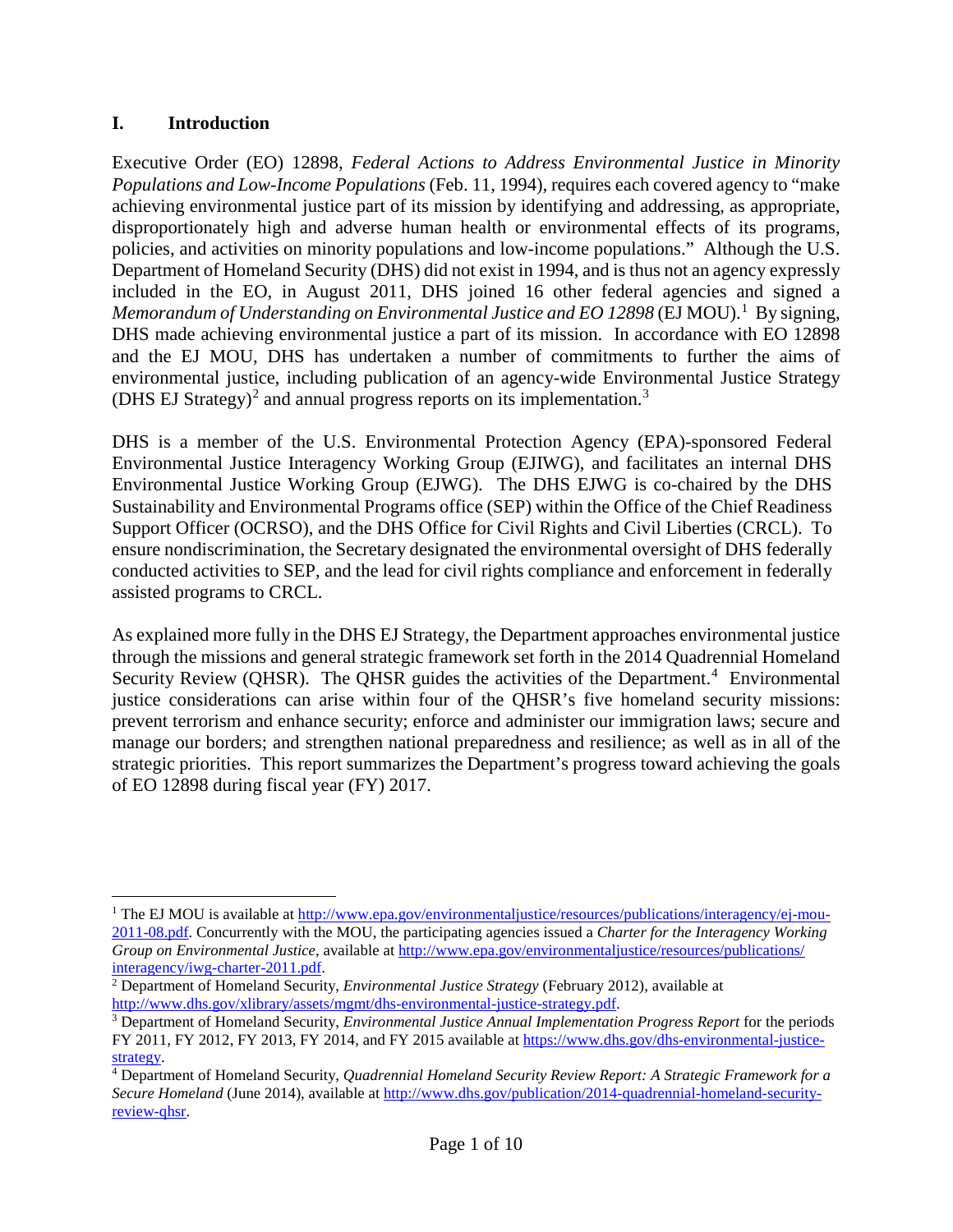# <span id="page-3-0"></span>**II. Implementing Commitments of the EJ MOU**

### **Introduction**

In FY 2017, DHS, as an active member of the EJIWG, worked to advance the integration of environmental justice principles throughout all levels of government. The EJIWG, chaired by the EPA, with representatives from 17 federal agencies and the White House, strived to engage and support local communities in addressing environmental and human health impacts of federal programs, policies, and activities by promoting comprehensive solutions for addressing environmental justice. The EJIWG provides federal leadership, guidance, and support in the following areas:

- Coordinating a focused and collaborative effort across the Federal Government to address the environmental, social, economic, and public health burdens in minority, low-income, indigenous and tribal communities;
- Identifying and supporting policies that have measurable impacts on environmental justice;
- Focusing federal agency resources and technical assistance to address disproportionately high and adverse human health or environmental impacts in minority, low-income, indigenous and tribal communities; and
- Developing partnerships with colleges, universities, and other organizations outside of the Federal Government to facilitate support for, and improvement in, overburdened communities.

Additionally, the Department was a key contributor in achieving the following EJIWG accomplishments:

• The development of the *EJ IWG Goods Movement Federal Resource Compendium[5](#page-3-1)* . The *EJ IWG Goods Movement Federal Resource Compendium,* created by the EJ IWG's Impacts from Commercial Transportation Committee, contains federal memorandums, policies, executive orders, guidance, and statues on goods movement-related programs and resources.

<span id="page-3-1"></span> <sup>5</sup> US Environmental Protection Agency, *EJ IWG Goods Movement Federal Resource Compendium* <https://www.epa.gov/environmentaljustice/ej-iwg-goods-movement-federal-resource-compendium>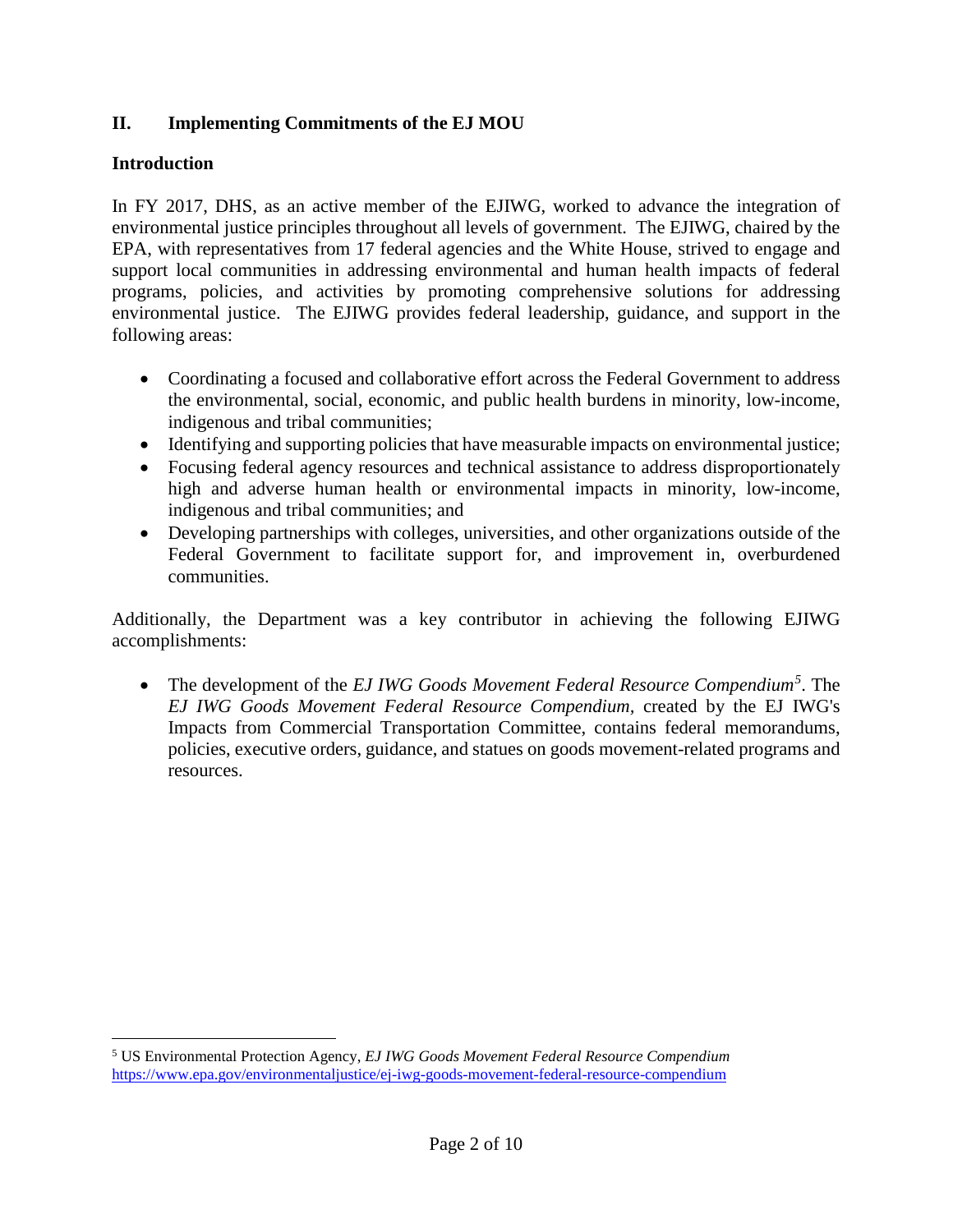#### <span id="page-4-0"></span>**Focus Area 1: Implementation of the National Environmental Policy Act (NEPA)**

The DHS NEPA implementing procedures in DHS Directive 023-01, *Implementation of the*  National Environmental Policy Act,<sup>[6](#page-4-2)</sup> require the Department to follow the Council on Environmental Quality (CEQ) guidance for identifying potential environmental justice issues when conducting the review of proposed actions. Governance and oversight of the program is managed by the OCRSO under delegated authority. In addition to implementing the Department's NEPA process, OCRSO actively participates in the NEPA Committee of the EJIWG. The NEPA Committee seeks to improve the effective, efficient, and consistent consideration of environmental justice issues in the NEPA process through the sharing of best practices, lessons learned, research, analysis, training, consultation, and other experiences of federal NEPA practitioners.

On January 25, 2017, the President issued EO 13767, *Border Security and Immigration Enforcement Improvements,* in furtherance of securing our Nation's borders and fully enforcing our immigration laws. In many ways, the tasks therein fall to DHS for execution. On February 20, 2017, then DHS Secretary John Kelly issued a memorandum directing the actions needed to assure compliance with EO 13767 and all applicable laws. The memorandum specifically addressed NEPA compliance due to the complications created by waivers and activities conducted under the waivers. The memorandum made clear all actions not covered by waivers remain subject to the compliance requirements of all applicable laws, regulations, EOs, and other requirements established for the protection and stewardship of the environment.<sup>[7](#page-4-3)</sup>

During FY 2017, DHS Office of the Chief Financial Officer issued the updated FY 2017 DHS Standard Terms and Conditions,<sup>[8](#page-4-4)</sup> which, as in previous years, requires all recipients to comply with the requirements of the National Environmental Policy Act (NEPA) and the Council on Environmental Quality (CEQ) Regulations for Implementing the Procedural Provisions of NEPA.

#### <span id="page-4-1"></span>**Focus Area 2: Implementation of Title VI of the Civil Rights Act of 1964, as amended**

Title VI of the Civil Rights Act of 1964 ("Title VI") prohibits race, color, or national origin discrimination by recipients of financial assistance from DHS. Environmental justice issues may arise in programs and activities supported through federal financial assistance. In this context, Title VI is an important tool for addressing those concerns. By delegation from the Secretary and through regulations at  $6$  C.F.R Part 21, CRCL leads the Department's compliance efforts to assure that its federally assisted programs, including those that affect human health or the environment, do not discriminate on the basis of race, color, and national origin, and comply with the affirmative requirements of Title VI and the Department's implementing regulations.

<span id="page-4-2"></span> <sup>6</sup> Department of Homeland Security "*Directive and Instruction 023-01, Environmental Planning Program* <http://www.dhs.gov/national-environmental-policy-act> .

<span id="page-4-3"></span><sup>7</sup> Department of Homeland Security "*Policy Directive Memorandum 023-05, Compliance with the National Environmental Policy Act in the Implementation of EO 13767*"

<span id="page-4-4"></span><sup>8</sup> DHS Standard Terms and Conditions: https://www.dhs.gov/publication/fy15-dhs-standard-terms-and-conditions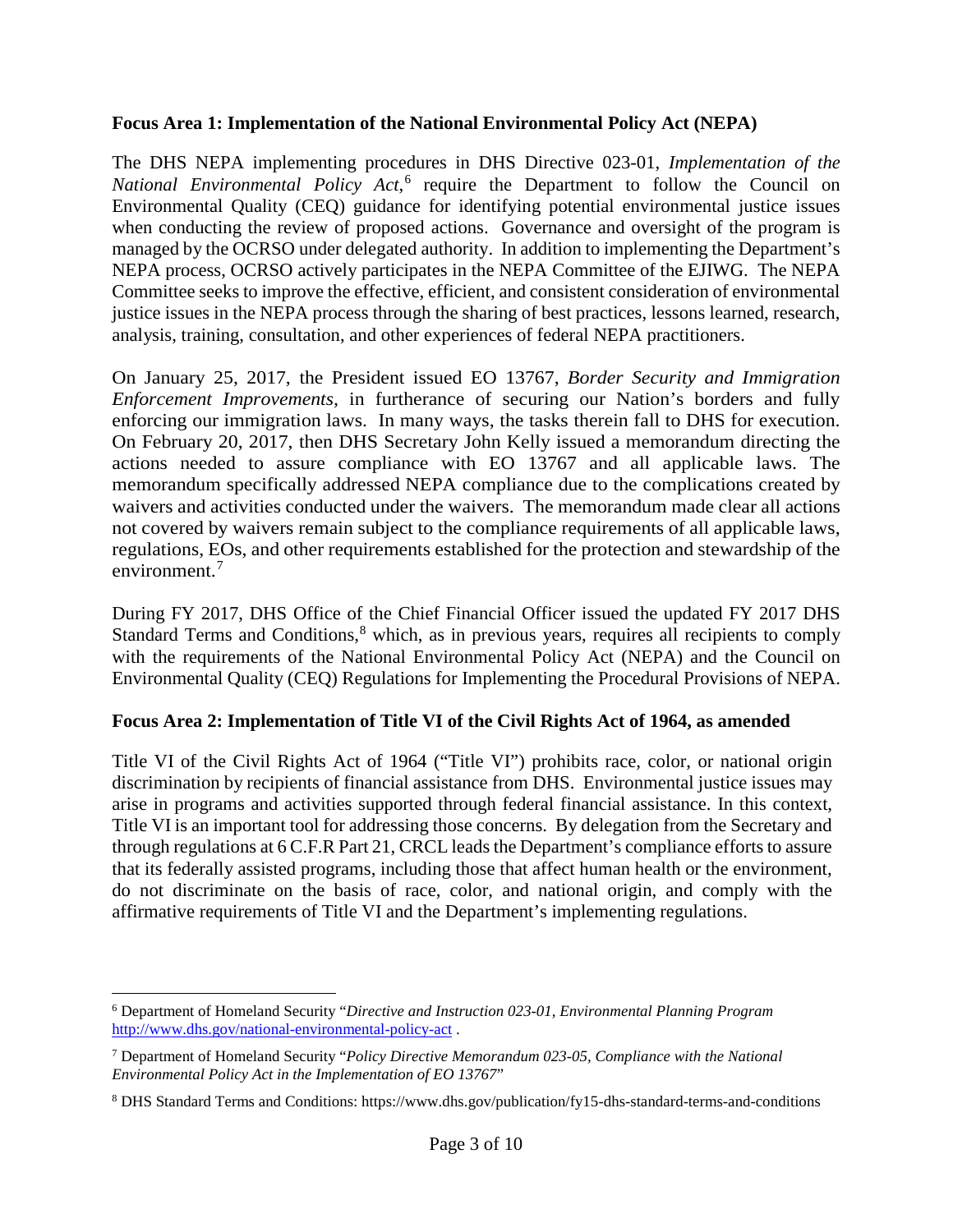Title VI, through its prohibition against national origin discrimination, also requires recipients of DHS financial assistance to take reasonable steps to provide meaningful access to its programs and activities for limited English proficient (LEP) persons.<sup>[9](#page-5-0)</sup> LEP persons (i.e., those who have a limited ability to speak, read, write, or understand English) may also be a part of low-income or minority communities that are subject to disproportionately high and adverse environmental effects. In carrying out enforcement of Title VI, it is critical for DHS to identify the intersection with environmental justice as well as to educate recipients on fulfilling their language access obligations. To that end, integrating LEP persons into environmental justice efforts, such as through multilingual outreach and the regular use of competent interpreters at meetings and in other interactions, supports environmental justice goals and Title VI compliance.

In FY 2017, CRCL continued to implement the DHS-wide Title VI compliance program. Major accomplishments include:

**DHS Civil Rights Evaluation Tool**. CRCL, in coordination with the Federal Emergency Management Agency (FEMA) and other DHS Components, finalized the DHS Civil Rights Evaluation Tool. The tool will assist recipients in understanding and meeting their civil rights requirements and streamline data collection. Once implemented, all primary recipients of DHS financial assistance will be required to provide DHS with standard data, complaint information (including those in which environmental justice concerns are raised), and policies and procedures required to fulfill various civil rights obligations. Finalization and implementation of the Evaluation Tool is planned for FY 2018.

**Technical Assistance to Recipients**. CRCL published a new webpage targeted at recipients of DHS financial assistance.<sup>10</sup> The page provides an overview of the civil rights requirements applicable to recipients of federal financial assistance and links to resources to assist those recipients. Additionally, CRCL published a sample notice of nondiscrimination in multiple languages for recipients to modify and use to advise program beneficiaries of their civil rights protections, including how and where to file a complaint of discrimination.

# **United States Coast Guard (USCG)**

In FY 2017, the USCG provided approximately \$105 million in grants to U.S. States and territories. An additional \$5 million in grants went to 15 non-profit organizations. As part of efforts to ensure compliance with Title VI of the Civil Rights Act of 1964, the USCG Civil Rights Directorate reviewed civil rights assurances from all recipients.

<span id="page-5-0"></span> 9 *"Guidance to Federal Financial Assistance Recipients Regarding Title VI Prohibition Against National Origin Discrimination Affecting Limited English Proficient Persons.*" 76 Fed. Reg. 21755 (April 18, 2011).

<span id="page-5-1"></span><sup>10</sup> Resources for Recipients of DHS Financial Assistance: [https://www.dhs.gov/resources-recipients-dhs-financial](https://www.dhs.gov/resources-recipients-dhs-financial-assistance)[assistance](https://www.dhs.gov/resources-recipients-dhs-financial-assistance)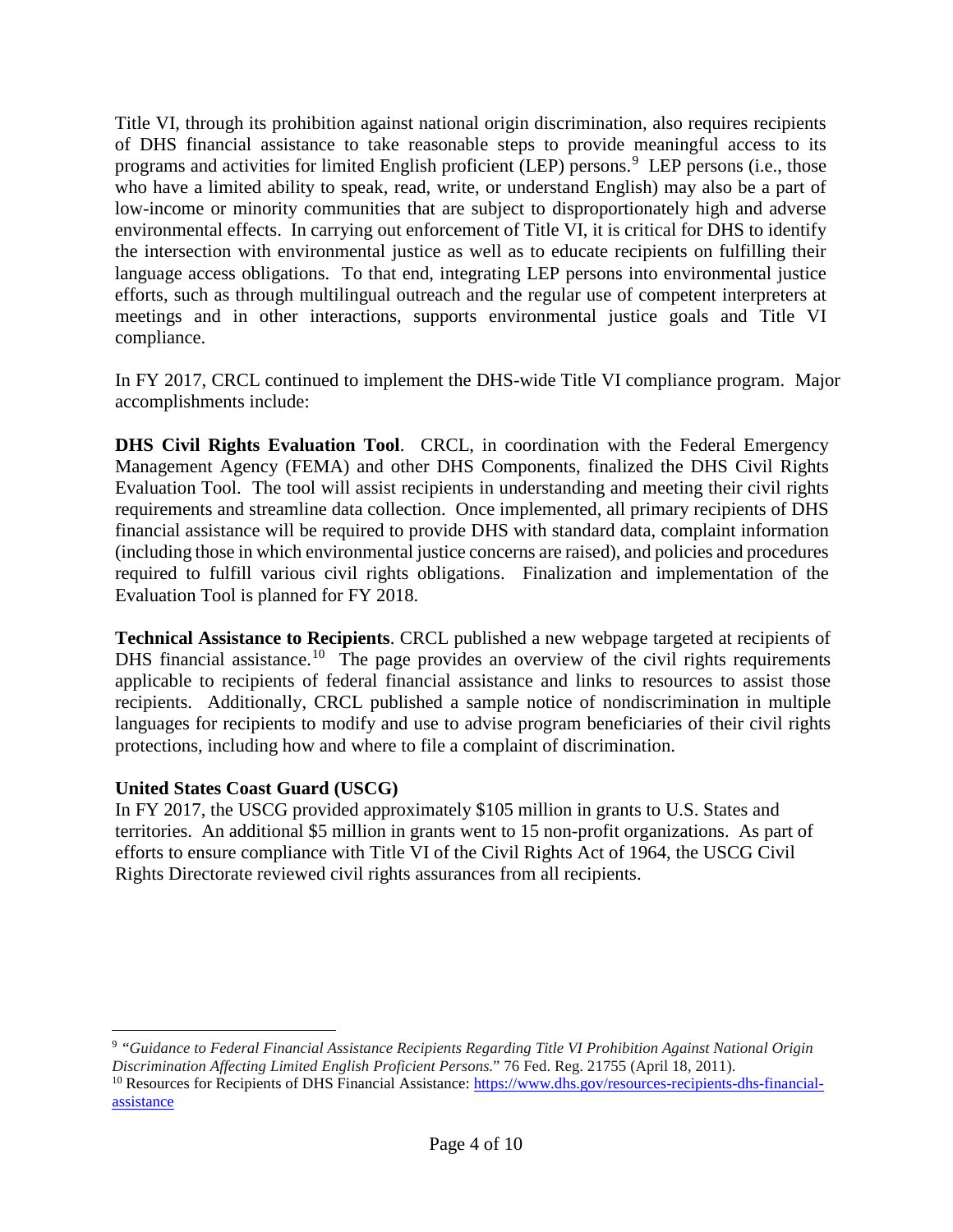#### <span id="page-6-0"></span>**Focus Area 3: Impacts from Climate Change**

DHS identified climate change as a strategic priority in its mission to prevent, protect against, mitigate, respond to, and recover from threats and hazards, as well as to build in security, ensure resilience, and facilitate customs and exchange. The QHSR states, "Natural hazards are becoming more costly to address, with increasingly variable consequences due in part to drivers such as climate change and interdependent and aging infrastructure." The Department is strategically positioned to demonstrate the inseparability of security and resilience. The 2017 hurricane season was one of the most active on record. With Hurricanes Harvey, Irma, and Maria making landfall in FY 2017, the Department shifted its focus to mission resilience. In the aftermath of the recent disasters, the need for resilient, reliable, and secure resource alternatives are critical. In response, DHS established a DHS Resilience Tiger Team. The team consisted of DHS Component and Program Office operations and management personnel. The Tiger Team is led by the DHS EJ Representative, with the DHS EJ Senior Staff Representative serving as a standing team member and climate resilience advisor.

Component-specific efforts related to climate change include:

#### **FEMA**

- On August 15, 2017, the Administration issued EO 13807, *"Establishing Discipline and Accountability in the Environmental Review and Permitting Process for Infrastructure Projects,"* which revoked EO 13690, *Establishing a Federal Flood Risk Management Standard (FFRMS) and a Process for Further Soliciting and Considering Stakeholder Input (January 2015)<sup>[11](#page-6-1)</sup>*. Accordingly, in response to EO 13807, plans are underway for FEMA's withdrawal of the 2016 Notice of Proposed Rulemaking which proposed changes to FEMA's *"Floodplain Management and Protection of Wetlands"* regulations to implement EO 13690, and proposed supplementary policy (FEMA Policy: 078-3), which clarified how FEMA would apply the FFRMS.
- FEMA continues to conduct NEPA reviews of mitigation grant projects which support relocation of climate change impacted coastal native Alaskan villages in Region X. This work is done in collaboration with other federal funding agencies and the Alaska Department of Military and Veteran Affairs - Division of Homeland Security and Emergency Management.

<span id="page-6-1"></span> <sup>11</sup> Executive Order 13690, *Establishing a Federal Flood Risk Management Standard and a Process for Further Soliciting and Considering Stakeholder Input*: https://www.gpo.gov/fdsys/pkg/DCPD-201500068/pdf/DCPD-201500068.pdf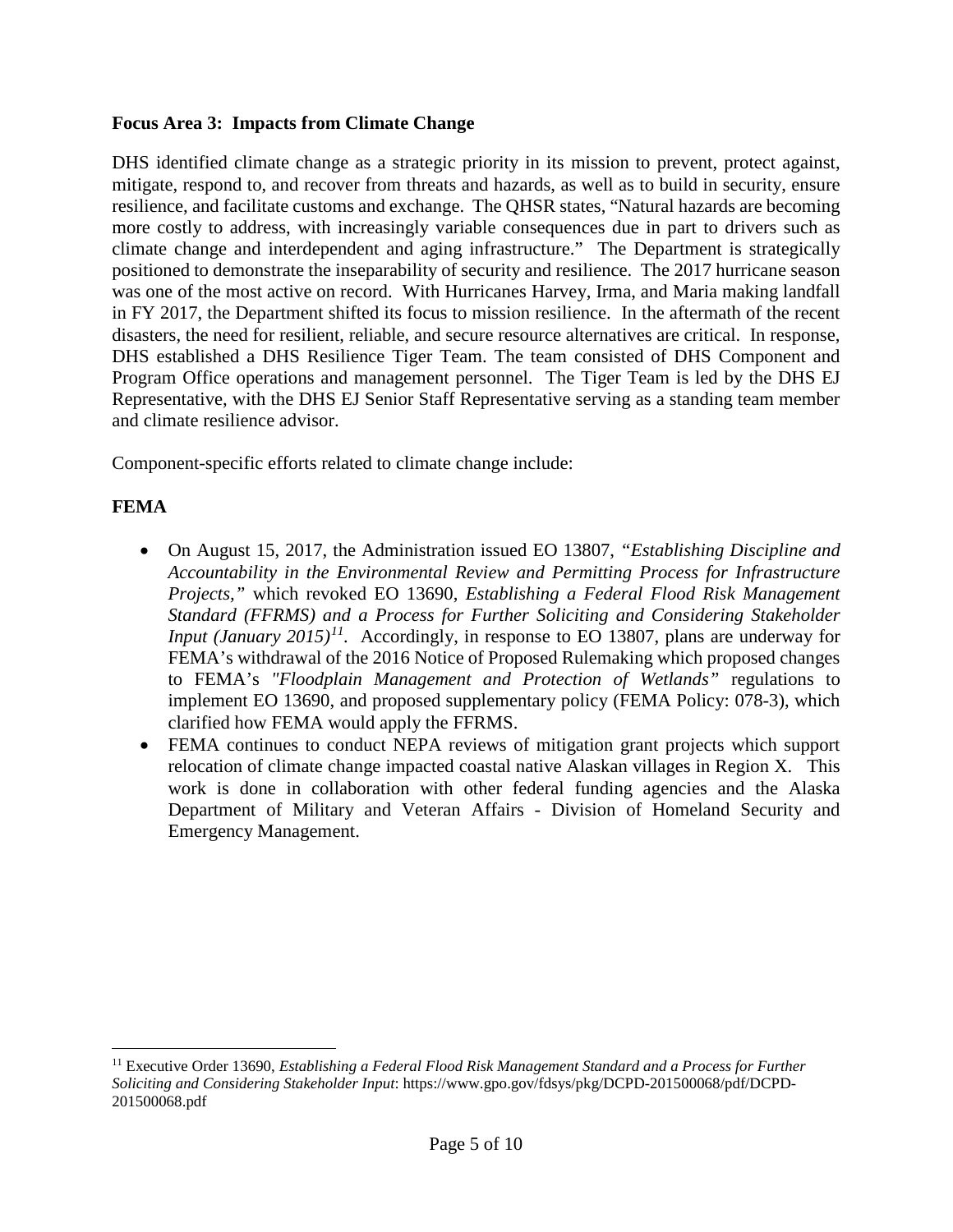#### <span id="page-7-0"></span>**Focus Area 4: Impacts from Commercial Transportation and Supporting Infrastructure**

In its role as protector of the nation's borders and the grantor of bridge permits, DHS is instrumental in the movement of goods. "Goods movement" refers to the distribution of freight, including raw materials, parts, and finished consumer products, by all modes of transportation, including marine, air, rail, and truck. Goods movement facilities, also called freight facilities, include seaports; airports; land ports of entry; rail yards and rail lines; highways and high truck traffic roads; and warehouse and distribution centers.[12](#page-7-2) In FY 2017, OCRSO and the DHS Office of General Counsel actively participated in the EJIWG Goods Movement Committee.

Component-specific efforts related to goods movement include:

# **U.S. Customs and Border Protection (CBP)**

- In FY 2017, DHS furthered efforts to improve the Centralized Examination Station (CES) program. In response to concerns raised by the West Oakland Environmental Indicators Project, regarding the selection of a private vendor to operate a CES for the Port of Oakland, CBP initiated actions to review programs, policies, activities and legal obligations. Furthermore, in an effort to enhance opportunities for meaningful engagement, CBP took additional steps to notify the public regarding the Port of Oakland CES bid solicitation. In addition to the standard trade journal, CBP posted solicitation information at the current CES site and local post office, and sent the information to members of community organizations and stakeholder groups by email and USPS.
- CBP operates traffic checkpoints in support of its mission. Environmental stewardship is not lost at these facilities. For example, CBP includes as a design requirement that each checkpoint include the mitigation of environmental impacts to road shoulders and surrounding areas, each location is furnished with spill containment and fire suppression equipment, and trash and sanitary waste are managed via contract. This is done to assure compliance and minimal impact to human health and the environment.

# <span id="page-7-1"></span>**III. Implementation of the DHS Environmental Justice Strategy**

The DHS EJ strategy integrated environmental justice principles into our everyday operations through a variety of methods. This section describes examples of DHS efforts.

**Creating a directive and instruction on environmental justice.** In FY 2017, DHS created *Directive 023-04: Environmental Justice* and initiated an expanded technical assistance and awareness program. In the first phase, DHS conducted education sessions with select Program Offices that interface with the public and provided tools and information to representatives from the DHS Center for Faith Based and Neighborhood Partnerships (CFBNP), FEMA National Preparedness Directorate (NPD) and the NPPD Office of Infrastructure Protection to assist these offices in better serving the public.

<span id="page-7-2"></span> <sup>12</sup> Environmental Protection Agency, *EPA's Response to the National Environmental Justice Advisory Council Report: Reducing Air Emissions Associated with Goods Movement: Working Toward Environmental Justice* (June 28, 2010).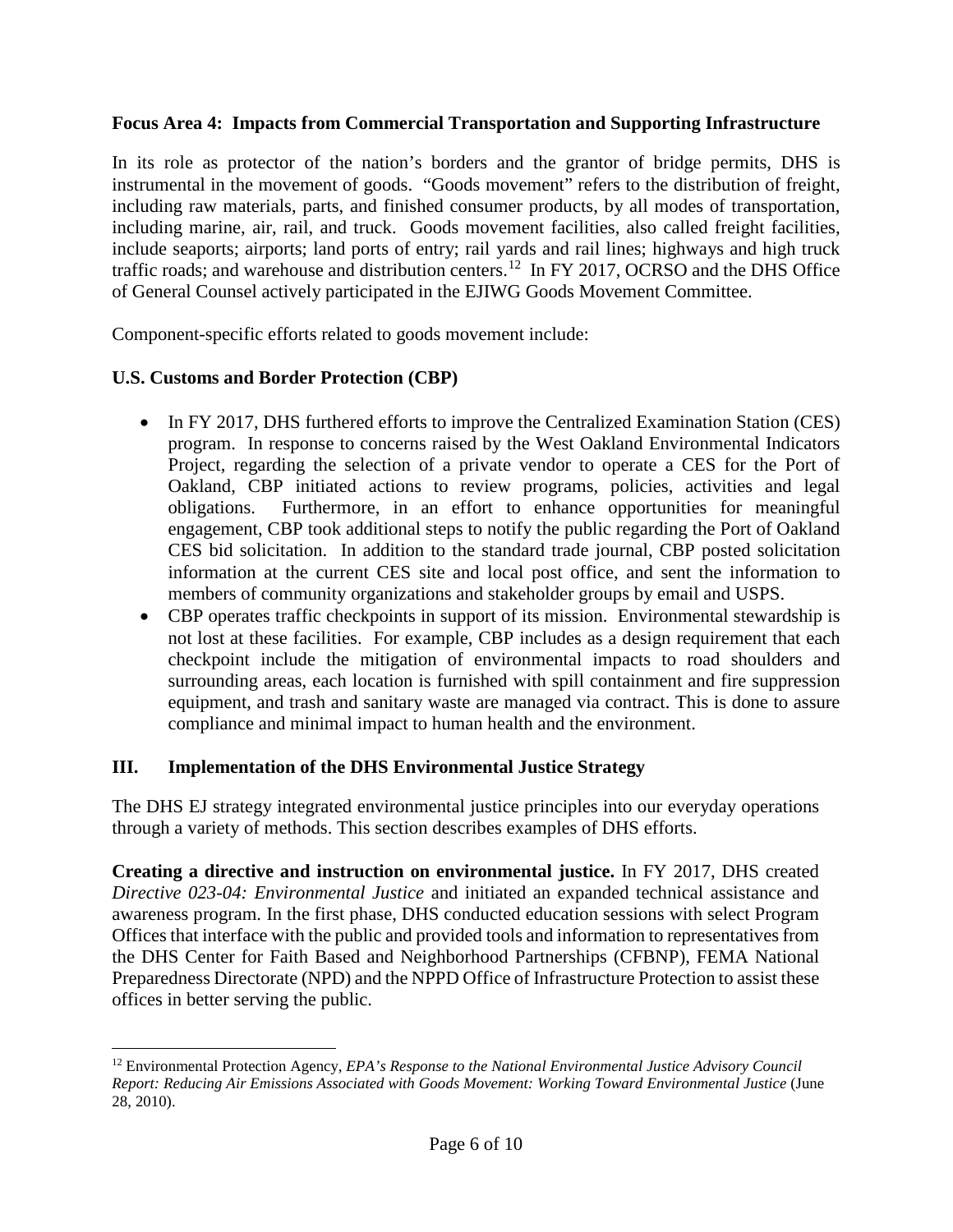Component efforts related to creating a directive and instruction on environmental justice include FEMA's drafting of the National Historic Preservation Act Section 106 Tribal Consultation Guide, under the leadership of the FEMA Federal Preservation Office. In addition to providing guidance on conducting Section 106 consultations, the Guide outlines how to build, maintain, and enhance tribal relations and maintain respect for Tribal sovereignty. A 2018 completion date is planned.

**Developing compliance and review capacity**. In FY 2017, DHS continued to expand the Department's compliance and review capacity. As established by *Directive 023-01, Rev 01*, the Decision Support System (DSS) is the Department's system for NEPA compliance. Moreover, use of the DSS system assures that the consideration of EJ is a part of the project review process. In FY 2017, DHS conducted a total of 94 DSS reviews. As an effort to increase understanding and application of the DSS system, DHS SEP experts conducted hands-on *"Train the Trainer"* classes for the FEMA Environmental Management and Environmental Planning programs.

Component efforts related to developing compliance and review capacity in FY 2017 include:

- CBP finalized its NEPA Supplemental procedures. The procedures institutionalize the Component's environmental justice NEPA practices and strengthen the quality assessment efforts of the program. All Environmental Assessments (EAs) now follow standard notification and engagement practices including, but not limited to, distribution to interested parties, agencies, public libraries, and publication through the CBP.gov public website.
- FEMA offered an online and classroom *"Introduction to Environmental and Historic Preservation Compliance"* course. Environmental justice compliance requirements and tools are a component of the training. A total of 1307 students completed the training.
- USCG completed and implemented a NEPA warrant program. The NEPA Warrant Program requires that all USCG employees signing official NEPA documents as environmental professionals are trained on the requirement of EO 12898. To date, 105 USCG personnel from 17 different offices have NEPA warrants.

**Identifying and addressing environmental justice considerations in programs, policies, and activities**. In FY 2017, the DHS EJWG, comprising representatives from DHS Components and Headquarter offices, met monthly to review DHS programs, activities, and share best practices.

Component efforts related to identifying and addressing environmental justice considerations in programs, policies, and activities include:

- In FY 2017, CBP provided all new Border Patrol Agents with Environmental and Cultural Stewardship training. CBP is divided into 20 geographic operational sectors each with designated personnel specializing in the mitigation of environmental impacts and addressing associated public concerns. The training is designed to equip agents with the tools needed to conduct environmental impact assessments.
- CBP conducted environmental justice reviews and analyses on a number of projects in FY 2017. Listed below is a project sampling. Additional project information is available at [https://www.cbp.gov/about/environmental-cultural-stewardship/nepa.](https://www.cbp.gov/about/environmental-cultural-stewardship/nepa)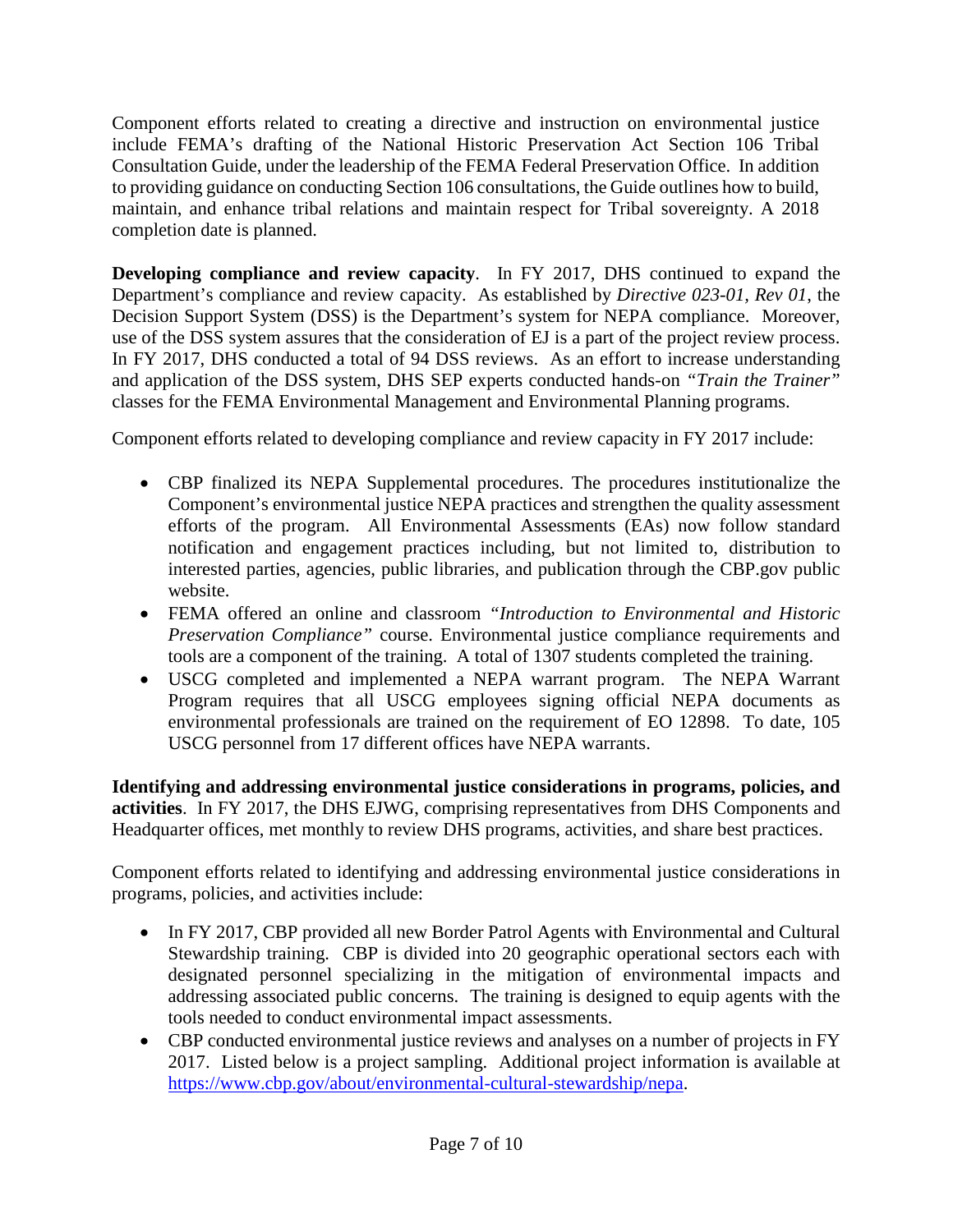- o Proposed Tijuana River Vegetation Control Draft EA and Finding of No Significant Impact (FONSI);
- o Proposed Relocation of the North Dakota Air Branch to Grand Forks Air Force Base. Draft Supplemental Environmental Assessment (SEA) and FONSI;
- o Mechanical Control of Carrizo Cane in the Rio Grande Basin of Texas; and
- o Remote Video Surveillance System Tower Upgrades in western and eastern portions of the Border Patrol's Rio Grande Valley Sector.
- FEMA OEHP and Regional Environmental Officers (REOs) continue to utilize and leverage the NEPA compliance process outlined in the FEMA Directive 108-1 and Instruction 108-1-1. In FY 2017, FEMA prepared 28 EAs and associated FONSIs and posted to FEMA.gov. Additionally, in FY 2017 FEMA continued work on the "*National Flood Insurance Program Nationwide Programmatic Environmental Impact Statement" (NPEIS).* The NPEIS examines the impacts of proposed improvements and modifications to the National Flood Insurance Program (NFIP). The NFIP proposed modifications are for the implementation of legislative requirements of the Biggert-Waters Flood Insurance Reform Act of 2012, the Homeowner Flood Insurance Affordability Act of 2014, and to demonstrate compliance with the Endangered Species Act. FEMA published the final NPEIS in the Federal Register on November 3, 2017. Issuance of the Record of Decision is pending.
- FEMA continued the NEPA review of mitigation grant projects in Region VI. The grants are focused on assisting the residents of Princeville, North Carolina recover from the 2016 Hurricane Matthew. Princeville is a 96.3% African American community with a median income of \$21,066.
- In FY 2017, FEMA Region VIII established a Collaborative Planning Team (CPT) to support the development of the Tribal Response and Coordination Annex (TRCA) of the All Hazards Plan. The Tribal Annex will assure the regional workforce has the guidance and support needed to strategically and effectively support Tribal Nations. Furthermore, it will serve as a resource for use in defining a baseline for response, recovery, and mitigation operations, and identifying options for delivering programs following a direct Tribal declaration. Stakeholder outreach is underway.

**Collaborating with other agencies on environmental justice related matters**. As outlined in the QHSR, "Homeland security spans the authorities and responsibilities of federal departments and agencies; state, local, tribal, and territorial governments; the private sector; and private citizens and communities. For this reason, coordination and cooperation are essential to successfully carrying out and accomplishing the homeland security missions."

Component efforts related to collaborating with other agencies include:

• FEMA's Louisiana Recovery Office (LRO) collaborated with EPA on the Desire Area Road Network project (DARN). The DARN area overlies the footprint of the Agriculture Street Landfill, an EPA Superfund site currently on the National Priorities List, due to hazardous materials contamination in the soil and groundwater underlying the landfill. FEMA provided grant assistance funds to aid the sub-grantee with recovery efforts and mitigation planning. As a part of the project review, FEMA in concert with the grantee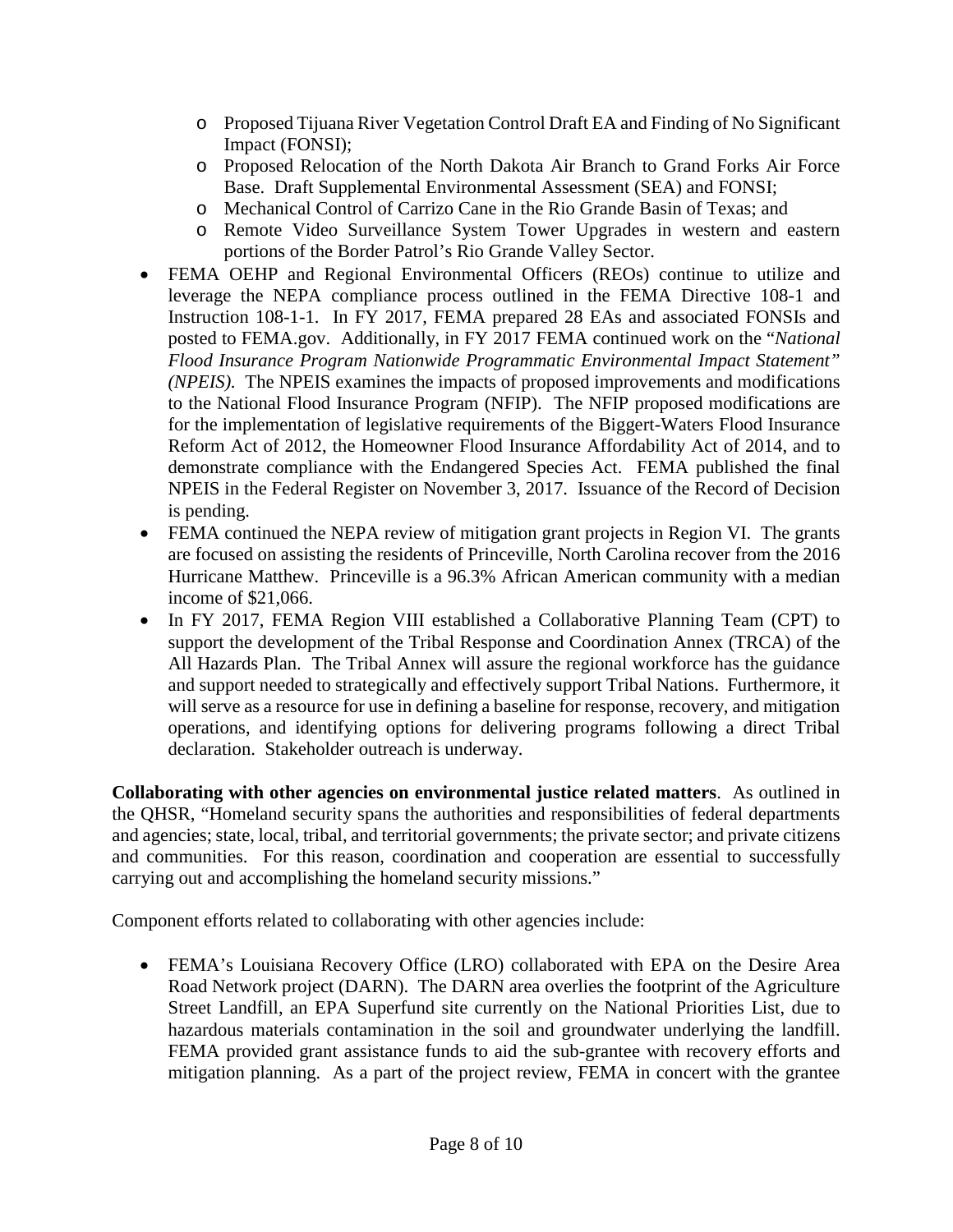and sub-grantee, modified the Scope of Work to assure compliance with the requirements of EO 12898.

• CBP Office of Acquisition, in partnership with the Department of Interior (DOI), Bureau of Indian Affairs (BIA) and U.S. Fish and Wildlife Service (USFWS) met regularly to confer on the Integrated Fixed Tower (IFT) EA located on the Tohono O'odham Nation. The aim of the interagency collaboration is to ensure CBP efforts result in beneficial or the least adverse environmental impacts on the Tohono O'odham Nation.

**Communicating through active outreach efforts**. In addition to the outreach activities described in the interagency focus areas in Part II, in FY 2017 DHS Components and Program Offices made additional efforts to engage potentially affected communities.

At the 2017 National Environmental Justice Conference and Training Program, members of the FEMA National Preparedness Directorate presented information on "Addressing Barriers to Disaster Recovery for Populations that may be Disproportionately Impacted." Approximately 60 stakeholders from the public, private, and non-governmental organizations participated in the conference. Additionally, in FY 2017, representatives from the DHS Center for Faith Based and Neighborhood Partnerships participated as panelists in the 2017 U.S. Conference of Catholic Bishops meeting with the EJIWG. The meeting focused on reviewing opportunities for enhanced collaboration, with a focus on the environment and support for vulnerable communities. The DHS Center for Faith Based and Neighborhood Partnerships was created in 2006 by an executive order to help emergency managers effectively engage with faith and community-based groups.

Components efforts related to active outreach include:

- In the planning stages of the Coronado National Forest Road Construction project, CBP consulted with several Native American tribes to determine if the proposed action could impact areas of cultural/medicinal or religious importance. Through this process, CBP determined that portions of the Nogales Ranger District were used for collection of traditional or medicinal plants.
- CBP worked in close collaboration with the Tohono O'odham Nation on the IFT project aimed at stemming illegal cross-border incursions and includes proposed construction of 15 Integrated Fixed Towers, at locations which the Tohono O'odham Nation found to be best situated to protect vegetation, wildlife, and culturally significant sites. The Tohono O'odham Nation recognized the value and benefits of these projects in protecting their lands. CBP's Office of Acquisition held public outreach meetings with the tribal government and individual Nation members during all phases of the Draft EA development. CBP competed the final EA and FONSI in March 2017.

# <span id="page-10-0"></span>**VI. Public Comments**

There were no public comments received on the FY 2016 Environmental Justice Annual Implementation Progress Report. DHS remains open to public comment on the DHS EJ Strategy and Annual Reports.